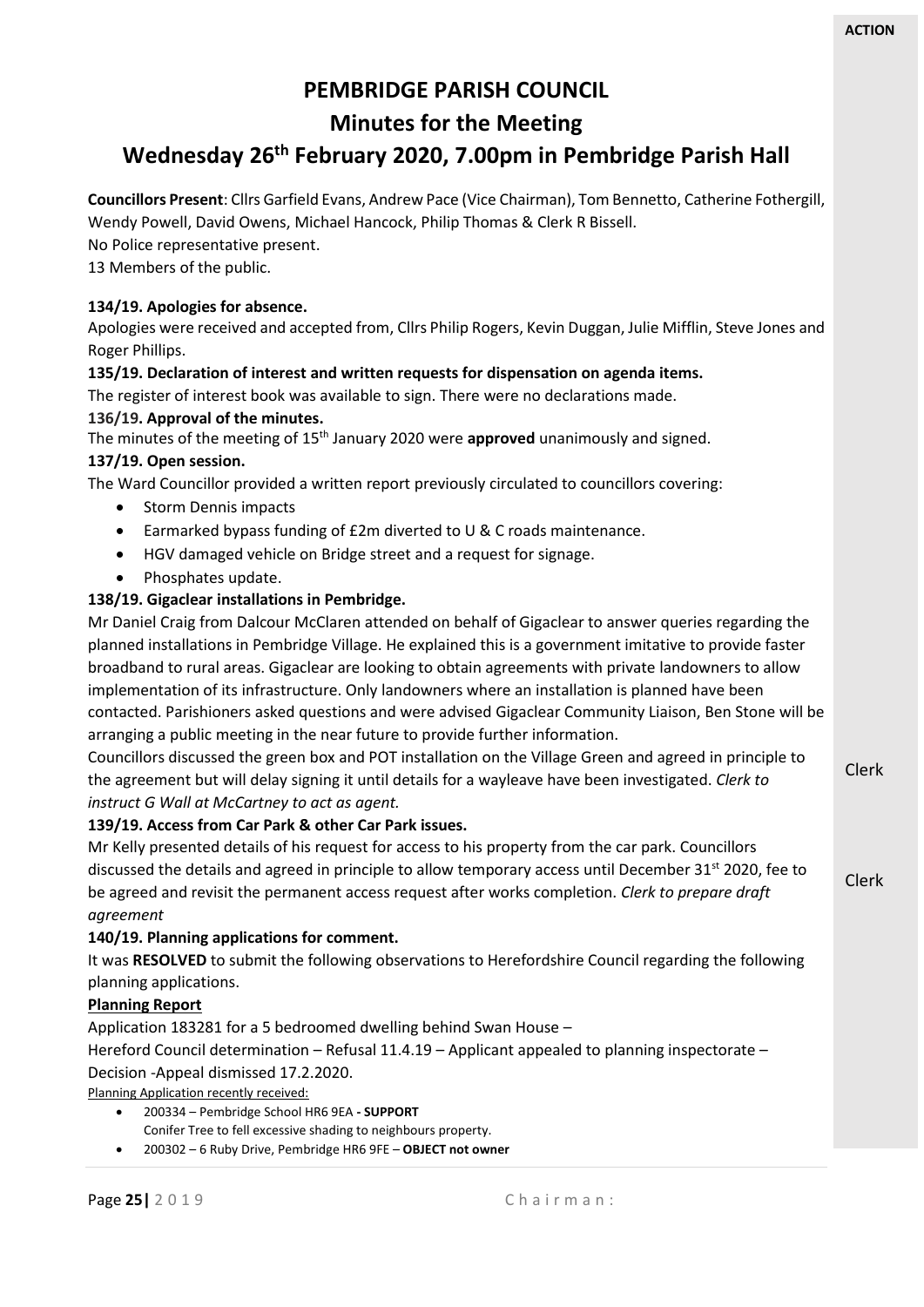Remove diseased & rotten wood from overgrown alder tree & replace with native species.

- 200218 Church House, Market Square, Pembridge HR6 9DZ**- SUPPORT** Proposed pollard ash tree interfering with main power line.
- 200245 Eastview, East Street, Pembridge HR6 9HA. **- SUPPORT** Proposed tree works - various
- 194380 Clearbrook Farm, Pembridge HR6 9HL**- SUPPORT** Internal refurbishment for house including loft conversion, replacement windows, installation of bathrooms and repairs to timber frame.
- 200036 Melvin House, Bearwood Lane, Pembridge HR6 9DZ**- SUPPORT** Proposed garden room.

Recent Planning Applications recently considered awaiting determination:

- 194275 Lower Green Farm, Pembridge HR6 9JG. **SUPPORT** Proposed siting of sheperd's hut for use as holiday accommodation
- 193863 Threshing Barn at Luntley Court, Pembridge HR6 9EH **SUPPORT** Conversion of agricultural threshing barn to domestic use with accommodation on 2 floors and construction of detached car port and store.
- 194008 Land at The Old Oak House, East Street, Pembridge, Herefordshire, HR6 9HA **SUPPORT** The erection of three self-build dwellings and associated works including the demolition of the former doctor's surgery and access improvements.
- 193126 Fairfield Cottage, 12 Court Meadow, Pembridge HR6 9EW **SUPPORT** Fell Silver birch due to damage and falling sap.
- 191863 3 Glan Arrow Cottages, Bridge Street, Pembridge HR6 9EX **- SUPPORT** Proposal to replace 8 existing window casements with like for like replacements.
- 182726 Land forming part of Green Farm, Lyonshall, Kington **NO COMMENT** Hydrid planning – proposed erection of new poultry site with solar panels, biomass boilers, associated buildings and development to A480. Outline planning for a poultry managers' dwelling
- 183871 The Grove, Noke Lane, Pembridge HR6 9HP. -**SUPPORT** Installation of a waterwheel and channel adjacent to the existing weir.

#### Planning Decisions.

- 200011 The Old Rectory, Pembridge, HR6 9EU. **SUPPORT – Approved with Conditions** Crown reduction 40% due to tree damage.
- 200068 Pembridge Primary School, West Street, HR6 9EA.- **SUPPORT – Approved with Conditions** Remove 2 mature lower limbs reaching over Julian House also remove dead limbs as report.
- 193895 The Pump House Cottage, Suckley Lane, Pembridge HR6 9DW. **SUPPORT – Approved with Conditions** Proposed retaining wall to stabilise the collapsing embankment.

#### **141/19. Finance Report and approve payments.**

Bank reconciliation for 31<sup>st</sup> January 2020 complete using VT cashbook.

| Balances at 31 <sup>st</sup> January 2020: |                                        |
|--------------------------------------------|----------------------------------------|
| Current Account:                           | £23143.82                              |
| Tracker Account:                           | £15981.77                              |
| <b>National Savings Account:</b>           | £ 12021.39 (including £95.41 interest) |
| Income since last meeting:                 |                                        |

None

#### Requests for payment: **All APPROVED**

Toilet Cleaner, Clerk salary & HMRC for February 2020 as previously agreed by Parish Council NEST pension contribution as per agreed payment schedule

| <b>West Mercia Energy</b> | Elec Toilets Dec 19                      | £19.42 | $+VAT$ |
|---------------------------|------------------------------------------|--------|--------|
| West Mercia Energy        | Elec Toilets Jan 20                      | £19.34 | $+VAT$ |
| Zen Internet Ltd          | Annual Domain hosting                    | £49.50 | $+VAT$ |
| CLeanMv                   | Loo roll toilets                         | £53.64 | $+VAT$ |
| Pembridge RBL             | Reissue cancelled cheque 102439 - wreath | £17.00 |        |

#### **142/19. Clerks report.**

- Confirmed mowing contract instruction
- Reported faulty light on Bridge Street and pothole defects in the parish.
- Reminder to Councillors of Standing Order 13 Dispensation requests